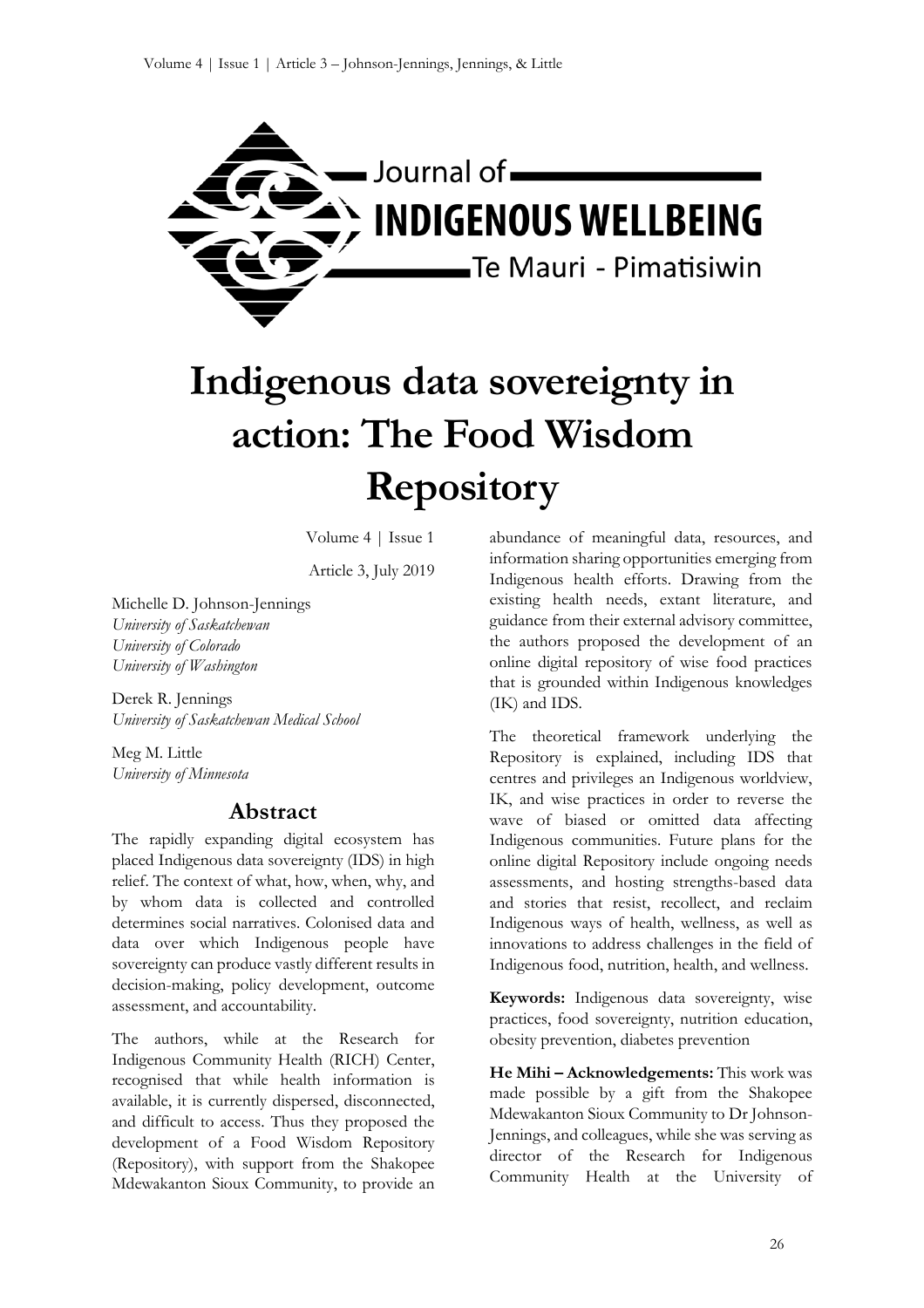Minnesota. The Seeds of Native Health initiative is a national campaign to improve Native American nutrition through capacity building, education, and research. We also wish to acknowledge that this work was partially funded by the National Institute of Health NIH NIDDK; grant P30 DK092923 subaward.

We would like to acknowledge our Advisory Council members: Alexandra Adams MD PhD, Joanna Bryant, RN, Sharon Day, Treena Delormier PhD MSc, John Finnegan PhD, Janie Hipp PhD, Harriet Kuhnlein PhD, Marilyn Speedie PhD, Malia Villegas EdD, Karina Walters PhD, and Karen Weaver. We are grateful for their support and wise guidance. We would also like to thank our RICH Center staff and students who contributed and assisted with the first year of development.

We would also like to thank the countless people from countries across the world and from many different walks of life, who graciously shared their time and Indigenous and traditional ecological knowledge about grassroots innovations in health promotion in the realm of food and nutrition. Their consultation and guidance was invaluable in shaping the direction of the repository project.

# **Introduction**

There is danger in a single story, especially when it spreads rapidly through digital platforms around the globe. The Nigerian author Chimamanda Adichie warns that a single story represents only one vantage point and is usually told by those who have the power to craft it (Adichie, 2009). Told over and over, a single story takes on a rhetorical sovereignty, and communicates the dominant culture's view. This single story becomes an indisputable truth rather than a social construct that is exploited by sovereign nations for colonisation and social "reproduction". For example, off-reservation boarding schools were established in the U.S. as the best hope of changing American Indian children into members of the so-called American mainstream. These schools systematically eradicated Indigenous cultures. Western ways replaced American Indian language, sciences, history, arts, religion, and social structures (Child, 2000)

Similarly, Nigerian writer and critic Chinua Achebe recounts his experience in an educational system inherited from English colonial rule (Achebe, 2001). During his time in school, the only stories and literature available were written by English authors about English culture or written about Africa in ways that African people did not recognise or agree with. His remedy for this single story was to write non-colonial narratives in the style of the Igbo oral tradition. Achebe worked for a global "re-storying" of people, like his own, who were silenced by colonial system of surveillance, control, assimilation, and elimination (Achebe, 2001). Indigenous writers from Charles Eastman(1918) to Layli Long Soldier (2017) have and continue to reclaim Indigenous stories and thus contribute to the re-balancing of stories as Achebe envisioned.

In recent years, the rapidly expanding digital ecosystem has placed data sovereignty in high relief. To control data is to control the details from which information is derived and stories are told; data is infused with implicit cultural biases, which affect the context of what, how, when, why, and by whom stories are told. Thus data sovereignty has arisen as a key component of Indigenous sovereignty (Kukutai & Taylor, 2016). The purpose of this paper is to add to the "balance of stories" Achebe (2001) calls for by establishing the need for and a strong theoretical argument for the Food Wisdom Repository (here forward, Repository), a living example of data sovereignty in the context of political and rhetorical sovereignty. This paper begins with the theoretical framework that supports the need for the Repository (i.e., single stories that support Western sovereignty, settler colonialism and its influence on digital Indigenous data sovereignty). Next there will be a description of the Repository as an act of Indigenous data sovereignty (IDS) and wise practice; and finally, we contrast Indigenous and Western worldviews, knowledge and ways of knowing, and uses of power in relation to data sovereignty.

# **Theoretical Framework**

**Western Sovereignty and Settler Colonialism.**  Sovereignty is a key feature of Western modernity (Stanford University Center for the Study of Language and Information, 2016). It is a single settler story that rulers and state powers use to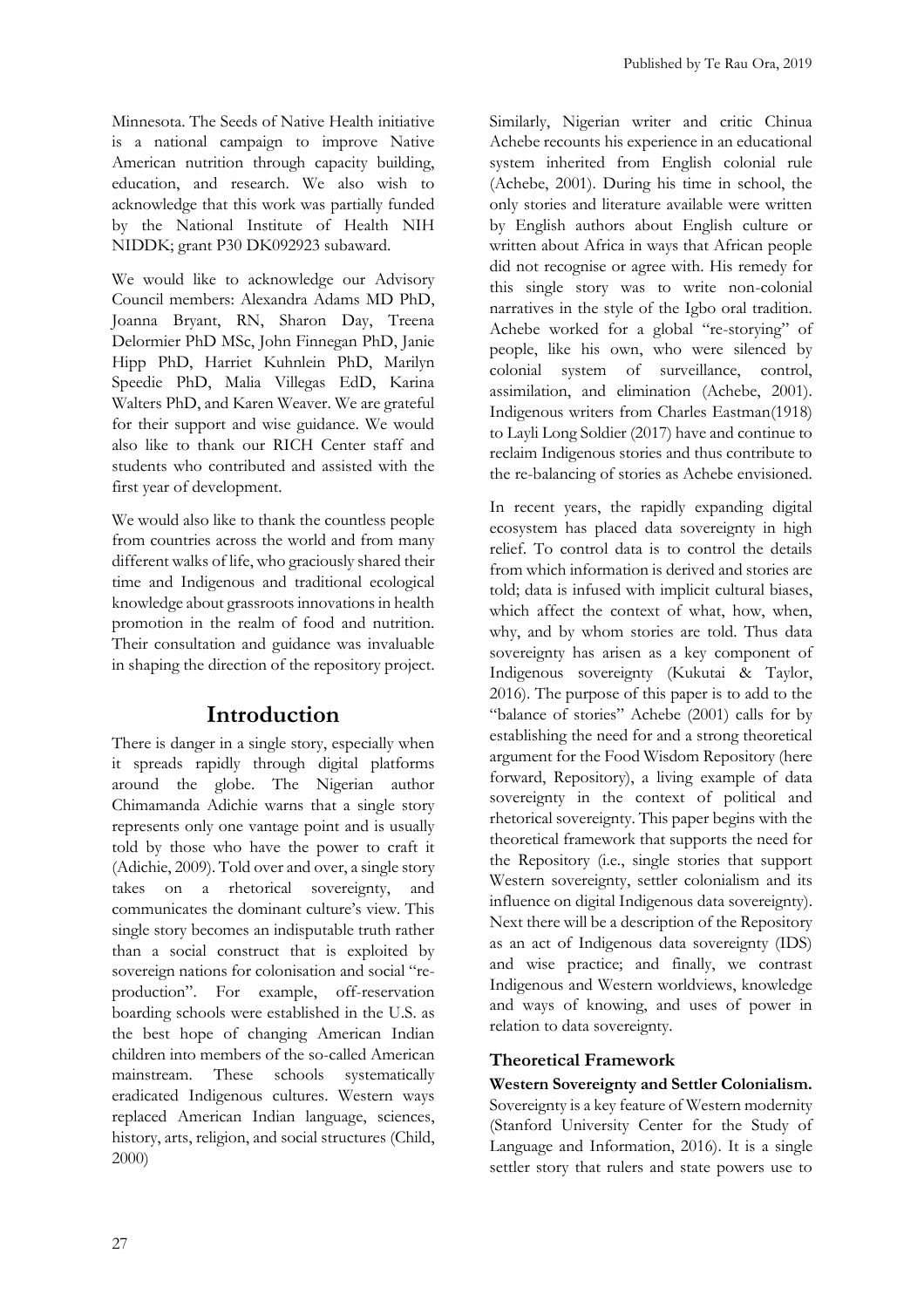justify their supremacy over less powerful groups. "Knowledge is power" is another story that historically supports Western political sovereignty and cultural hegemony. The works of English political philosopher Francis Bacon established a political structure which ensured the self-perpetuation of a ruling professional class with the aim of controlling official institutions of learning (Bacon, 1597; Moreton-Robinson, 2011). Bacon's works laid the foundation for the Western scientific method and the supremacy of empiricism. Bacon legitimised the Christian notion of man's sovereignty over nature and the importance of knowledge to that project (Rodrígez García, 2001). Thomas Jefferson revered Bacon; as a result, Jefferson advocated for an educated class that would preserve the U.S. republic. Jefferson believed that American Indians (AI) must become "civilised" and Europeanised, or become "extinct." During Jefferson's presidency, the groundwork was laid for U.S. policies governing AI assimilation, removal, and genocide (Carpenter, 2013; Ellis, 1997; Jefferson, 1803, 1950). The roots of these stories and the implicit bias they engender run deep. Western notions of sovereignty and knowledge have infused U.S. history and subsequently bled into the digital realm.

#### **Colonialism and Influence on Digital Indigenous Data Sovereignty.**

Settler colonialism is unique in that its goal is to systematically replace Indigenous populations with settlers. It dismantles Indigenous cultures via forced assimilation, boarding schools, and other direct or indirect policies of ethnocide, and genocide, and trends towards transforming colonial differences into a supreme and sovereign unchallenged settler state (Wolfe 2006). For example, the U.S. government endorsed a story that secured the land rights of patriotic, Christian, white homestead settlers, while leaving out the parts about breaking treaties, ethnic cleansing, and forcing Indigenous people off their sovereign land. While notions of Euro-American political and rhetorical sovereignty have been normalised, Indigenous sovereignty has not. Ostensibly, the relationship between federally recognised tribes and the U.S. is sovereign to sovereign. The 573 federally recognised tribes in the U.S. inherently possess the authority to self-governance unless otherwise delimited by treaties, acts of Congress,

executive orders, federal administrative agreements and court decisions (Indian Affairs, n.d.). In practice, however, tribes face interlocking, sometimes competing, forms of power. This competition for power also flows to the digital arena and has spurred arguments for sovereignty. IDS has been defined as "the right of a nation to govern the collection, ownership, and application of its own data. It derives from tribes' inherent rights to govern their peoples, lands, and resources" (United States Indigenous Data Sovereignty Network [USIDSN], n.d., para. 1).

**Indigenous Data Sovereignty and Story.** Ultimately, the quest for Indigenous sovereignty is not an attempt to revive the past, as such, but to revive the possibilities for Indigenous peoples to survive, be recognised, and flourish in a society that has not, by virtue of settler colonialism, stopped being colonial (Lyons, 2000; Veracini, 2010). IDS is a critical part of this re-storying because, over time, non-Indigenous people with the power to select, record, and interpret data have colonised it. As a consequence, such data represents the dominant worldview, legal and political system, cultural practice, and its institutional owners. Information derived from implicitly or explicitly biased data will likely become single stories that range from liberating and empowering at one end to controlling and disempowering at the other.

The enormity of the digital ecosystem and cloud computing have amplified concerns about data sovereignty. There is broad agreement that the size of the digital universe, its human and machine-generated data, will double at least every two years, a 50-fold growth from 2010 to 2020 (insideBIGDATA, 2017). In the "Internet of Things" Age, where any device with Internet access can be connected with billions of other devices and the people they belong to, data collection, ownership, residence, and access become essential international questions. Indigenous communities must be able to control the identification of data, from and about them; its classification, interpretation, and applications.

Indigenous governance also extends to data about Indigenous people that may be possessed by non-Indigenous entities (USIDSN, n.d.). Indigenous governance and custodianship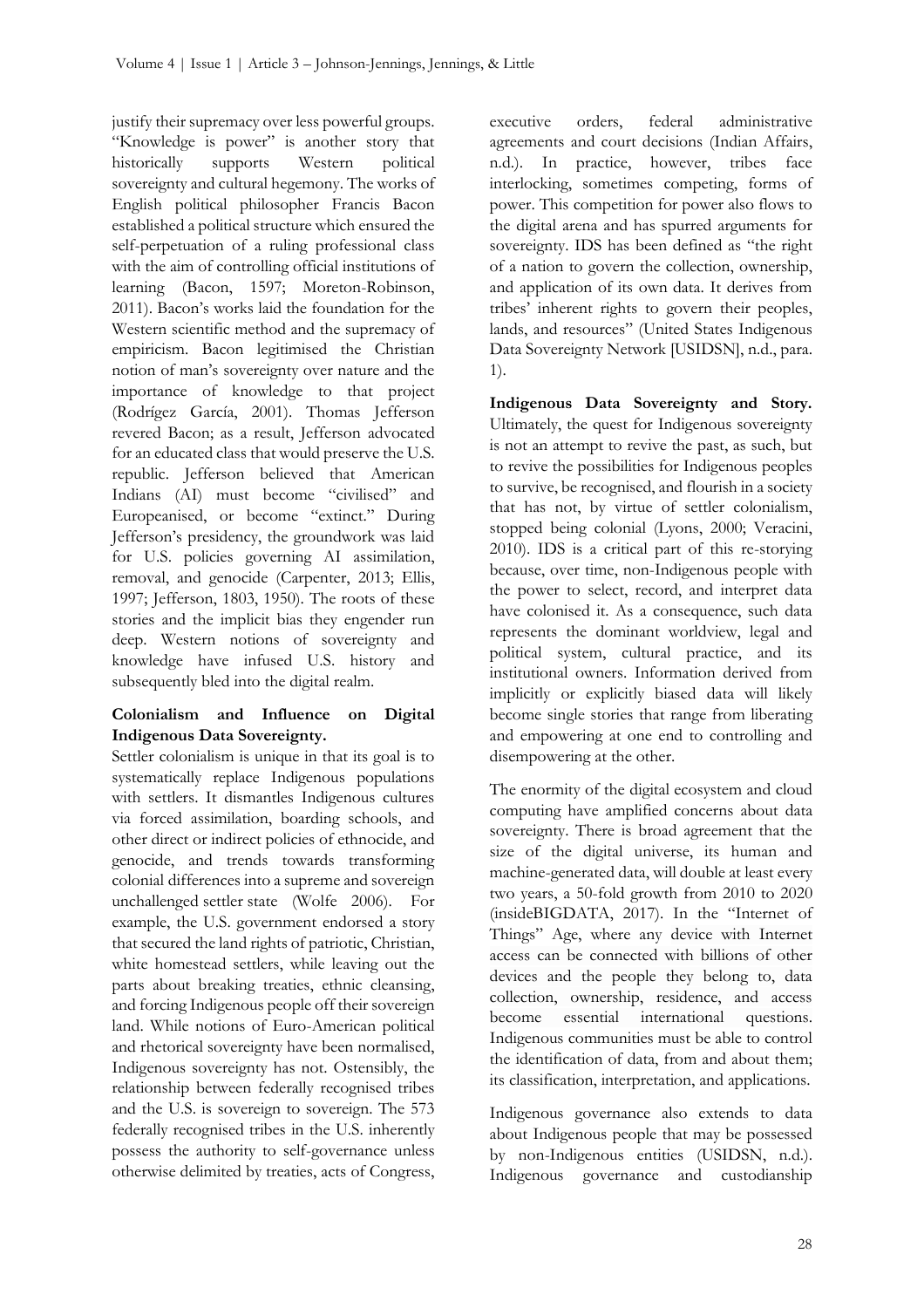generate locally and culturally relevant data to sustain the aspirations, decision-making, innovation, and actions of Indigenous communities (Kukutai & Walter, 2015; Rainie, Schultz, Briggs, Riggs, & Palmanteer-Holder, 2017; Walter, 2016; Yap & Yu, 2016). IDS is imperative in the digital arena to ensure that Indigenous cultural continuity and wellbeing are respected and promoted. As the United Nations Secretary-General's Independent Expert Advisory Group reports, "Data are the lifeblood of decision making and the raw material for accountability. Without high-quality data providing the right information on the right trend, at the right time; designing, monitoring and evaluating effective policies becomes almost impossible"(Independent Expert Advisory Group Secretariat, 2014, p. 2) as does the sound use of resources. Indigenous communities must be at the forefront of determining which indicators are measured and overseeing the interpretation of these measures using culturally valid methods (Yap & Yu, 2016). For instance, a recent study found that health data surrounding high alcohol consumption indicated that Indigenous groups had lower rates, or no difference in rates, as compared to U.S. white groups. This study seems to debunk data related myths around Indigenous alcohol use often found in Western research and popular culture. Indigenous data must be examined within context and not guided by biased stereotypes (Cunningham, Solomon, & Muramoto, 2016). To do so, Indigenous persons and allies must be at the center of data analysis and interpretation.

Lack of data is also a major concern. Western reports regularly aggregate data representing Indigenous people into the "Other" category. This is so frequent that the National Congress of American Indians (NCAI) Research Center uses the term "Asterisk Nation" to characterize the frequency with which an asterisk appears in place of American Indian/Alaska Native (AI/AN) data points. This phenomenon is the result of narrowly defined mainstream criteria and Western conceptions of knowledge (National Congress of American Indians, n.d.). The omission of AI/AN data creates gaps in assessment and accurate allocation of resources, as well as inaccuracies in policy direction. Lack of data also hides the inequities that still exist for

Indigenous communities. This is especially relevant in healthcare where settler colonialism created an environment of racism, poverty, ill health, and a legacy of historical trauma that compromised health for generations of Indigenous people driving a need for decolonising approaches (Duran, Duran, Brave Heart, & Yellow Horse-Davis, 1998; Jennings, Little, & Johnson-Jennings, 2018; Johnson-Jennings, Walters, & Little, 2017; Schultz, Walters, Beltran, Stroud, & Johnson-Jennings, 2016; Slimming, Orellana, & Maynas, 2014; Walters, Beltran, Evans-Campbell, & Simoni, 2011; Walters & Simoni, 2002; Warne & Lajimodiere, 2015).

Obesity and diabetes were not seen in AI/AN people before their adoption of Western or industrialised diets. Early on data collection was not contextualised and Western medicine racialised diseases like Type 2 Diabetes (T2D; Milburn, 2004; Satterfield, Eagle Shield, Buckley, & Taken Alive, 2007). Contrariwise, when non-Indigenous populations began experiencing T2D researchers began to collect and analyse data that reflected social and environmental factors like food systems, cost, and access (Roy, 2006). Hence, data needs to not only be collected but also contextualised, which is more likely when Indigenous communities are engaged (Jennings et al., 2018).

Actualising IDS can reverse the wave of biased or omitted data that impacts Indigenous communities (Pool, 2016). The United Nations Permanent Forum on Indigenous Issues and the *United Nations Declaration on the Rights of Indigenous Peoples* stress the point that Indigenous peoples must have control over their data and be engaged in collecting, interpreting/analysing, and disseminating data (M. Davis, 2016). In so doing, Indigenous-led data projects can generate stories that represent an Indigenous worldview, Indigenous knowledges, values, and cultural practice, especially when Indigenous health beliefs conflict with Western beliefs. Indigenous communities can exercise their sovereignty to promote stories of both health strengths and disparities (Jennings et al., 2018). Indigenous stories that start with healthy, culturally appropriate, Indigenous food practices are being shared via digital platforms in the context of cultural disruption instead of a deficit discourse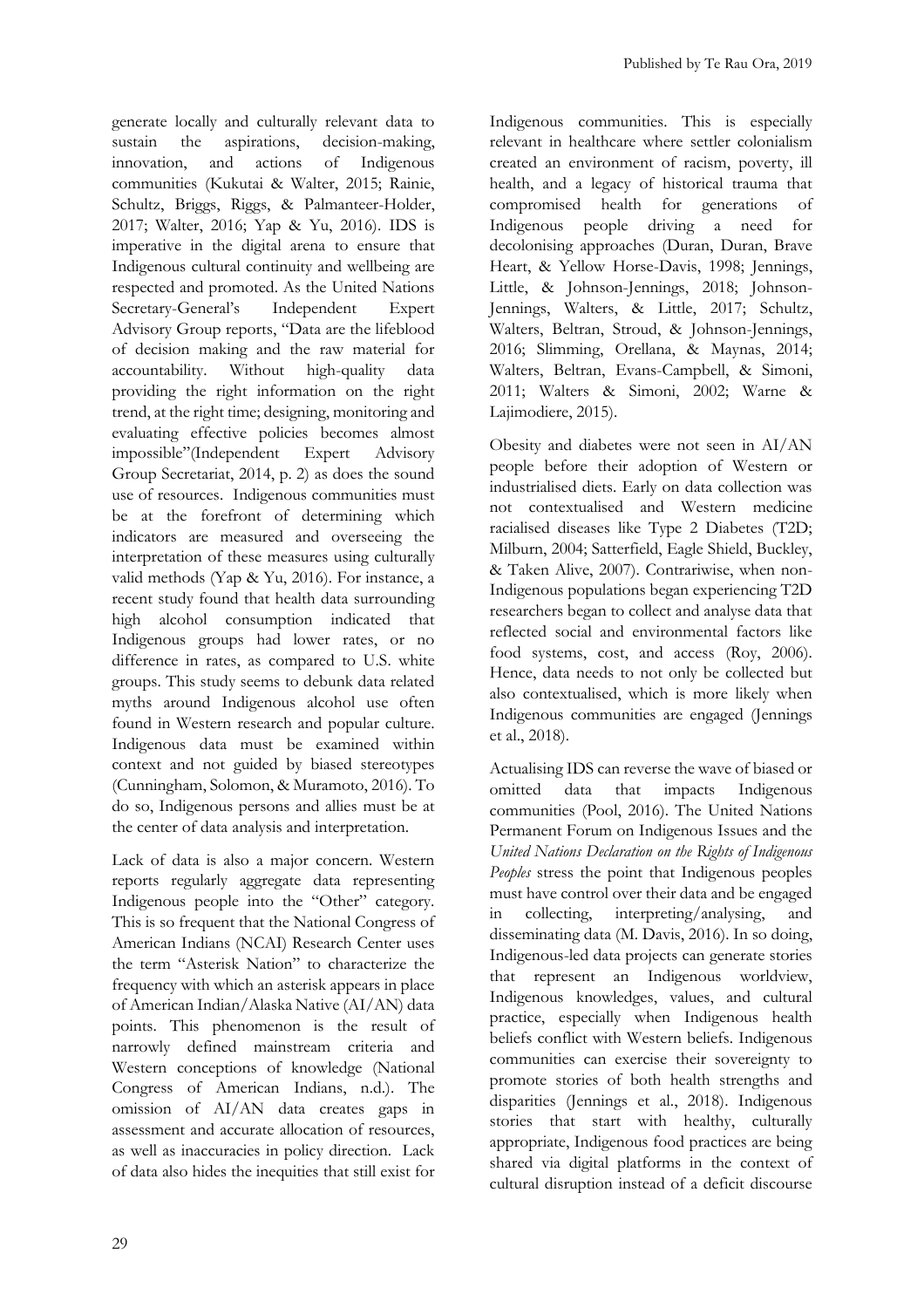in which Indigenous people are viewed as incapable of making healthy or correct decisions (Satterfield et al., 2003). IDS enables Indigenous people to gather and use existing data to shape Indigenous narratives and Indigenous ways forward (Walter, 2016).

#### **Acts of Data Sovereignty and Wise Food Practices**

Since the mid-20th century, many Indigenous communities have actively reclaimed previously disrupted tribal or group identity through selfdetermined efforts to develop health and wellness programs grounded in Indigenous data and health beliefs (Satterfield et al., 2003).

**Indigenous Data Sovereignty and Wise**  Practices. Just as Western data sovereignty is based on Western knowledge and the production

of meaning and social re-production, IDS is grounded in Indigenous ways and can promote ancestral or wise practices as valued data. Generally, Indigenous communities hold a relational worldview, which recognises events in relation to all others, and considers health to be a function of the balance between multiple interdependent elements including extended family, tribe, environment, spirituality, culture, history, and environment (Cross, 1998; Johnson-Jennings, et al., 2017).

Furthermore, Indigenous cultures and continuity are seen as protective health factors (Chandler & Lalonde, 1998; Jennings, et al., 2018; Oster, Grier, Lightning, Mayan, & Toth, 2014; Institute of Medicine, 2013; Satterfield, DeBruyn, Santos, Alonso, & Frank, 2016).

*Table 1. Spectrum of data sovereignty characteristics*

|                                  | Indigenous                                                                                                                               | Western                                                                                                                         |
|----------------------------------|------------------------------------------------------------------------------------------------------------------------------------------|---------------------------------------------------------------------------------------------------------------------------------|
| Worldview                        | Relational<br>$\bullet$                                                                                                                  | Linear<br>$\bullet$                                                                                                             |
|                                  | Holistic - values harmony among<br>physical, psychological, contextual,<br>and spiritual forces<br>Interconnectedness of all of creation | Dualistic - values separation of<br>mind, body, and spirit<br>Inert<br>$\bullet$<br>Practices dominion over nature<br>$\bullet$ |
| Knowledge<br>and                 | Indigenous and Traditional<br>$\bullet$                                                                                                  | Empirical knowledge<br>$\bullet$                                                                                                |
| ways of knowing                  | Ecological Knowledge                                                                                                                     | Positivism                                                                                                                      |
|                                  | Participatory methods<br>٠                                                                                                               | Knowledge is power; a competitive                                                                                               |
|                                  | Knowledge to benefit community                                                                                                           | advantage that requires control                                                                                                 |
|                                  | Storytelling                                                                                                                             | Objective measures<br>٠                                                                                                         |
|                                  | Data as living entity                                                                                                                    | Scientific method<br>$\bullet$                                                                                                  |
|                                  | Primacy of direct experience,<br>interconnectedness, and                                                                                 | Empirically justified beliefs over<br>opinion                                                                                   |
|                                  | relationships                                                                                                                            | Written archival traditions                                                                                                     |
|                                  | Oral traditions<br>٠                                                                                                                     |                                                                                                                                 |
| <b>Beliefs</b>                   | Wise practices (see Table 2).<br>$\bullet$                                                                                               | Best practices<br>$\bullet$                                                                                                     |
|                                  | Prioritise Indigenous needs and<br>values                                                                                                | Prioritises empiricism and needs of<br>$\bullet$<br>non-Indigenous people, groups and<br>entities (e.g., academia, business)    |
| Use<br>of power:                 | Indigenous sovereignty<br>$\bullet$                                                                                                      | Settler colonialism<br>٠                                                                                                        |
| The<br>politics of<br><b>IDS</b> | Decolonising methodologies for<br>$\bullet$<br>settler colonialism                                                                       | Maintaining and controlling the<br>$\bullet$<br>status quo                                                                      |
|                                  | Nation re-building                                                                                                                       | Colonial surveillance                                                                                                           |
|                                  | Group rights                                                                                                                             | Top-down                                                                                                                        |
|                                  | Stewardship                                                                                                                              | Patriarchal white sovereignty                                                                                                   |
|                                  | Custodianship                                                                                                                            | Ownership/Possessiveness                                                                                                        |
|                                  | Caretaking                                                                                                                               | Individual rights                                                                                                               |
|                                  |                                                                                                                                          | Data as commodity                                                                                                               |
|                                  |                                                                                                                                          | Discursive logic                                                                                                                |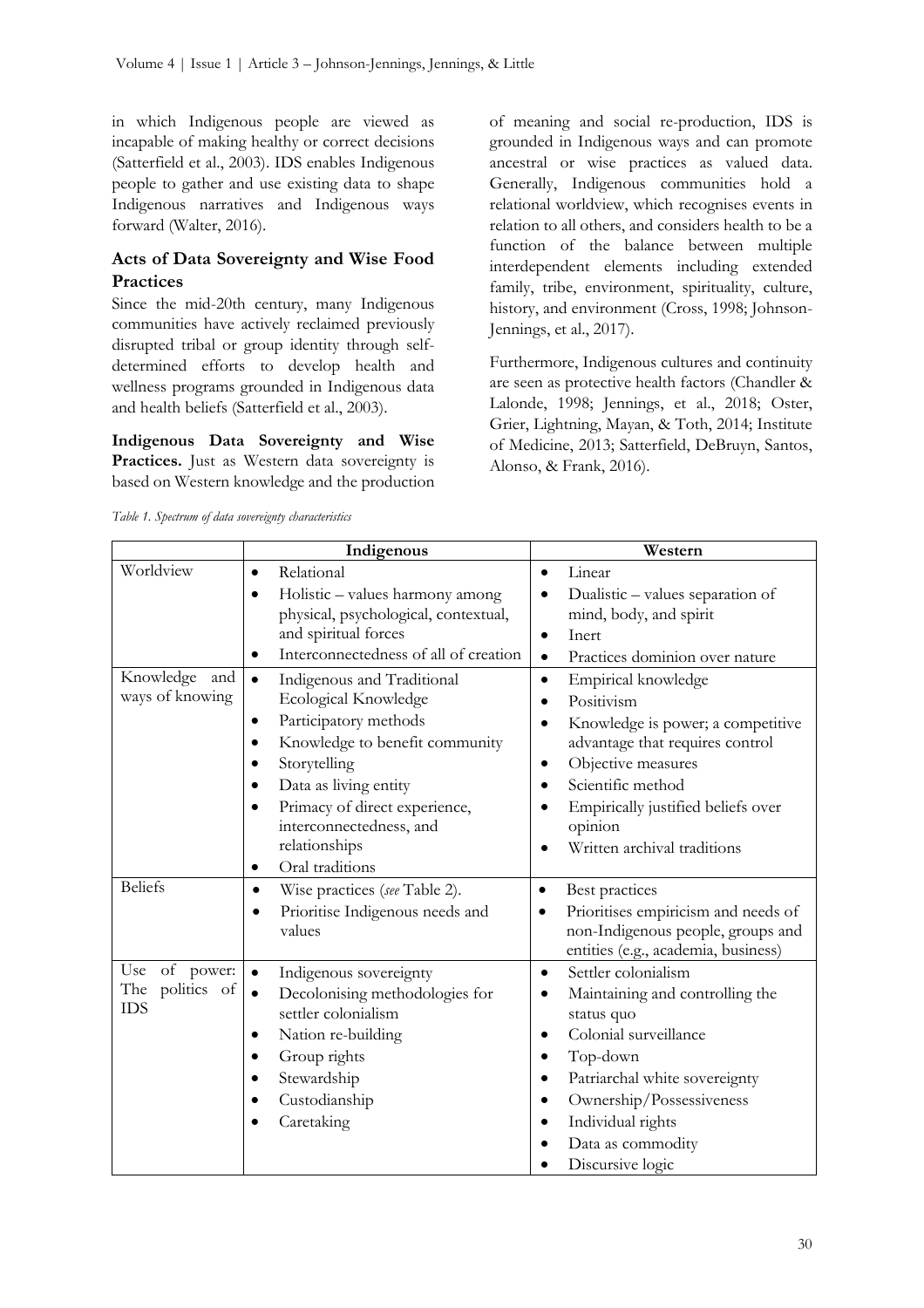Given these protective factors, the authors propose that data needs to be infused with the view of health as balance and the importance of food production, cultivation, distribution, and ceremony described in tribal IK and traditional ecological knowledge (TEK; Mihesuah, 2005)**.**  Table 1 provides a comparison of data sovereignty characteristics (Jennings, Davis, Little & Johnson-Jennings, 2016; Jennings, et al., 2018; Johnson-Jennings, et al., 2018; Johnson-Jennings, Jennings, Paul & Little, 2019; Little, 2019; Mihesuah, 2005; Walters, et al., 2018).

**Defining Wise Practices.** Indigenous scholars argue that wise practices are vital to cultivating health equity projects that center Indigenous ways of being and knowing, and show promise for improving health and wellness (Clark, 2016; Indian Health Service, 2017; Satterfield, DeBruyn, Francis, & Allen, 2014; Satterfield et al., 2016; Centres for Disease Control and Prevention, 2015). Definitions of wise practice include "locally-appropriate actions, tools, principles or decisions that contribute significantly to the development of sustainable and equitable social conditions" (Wesley-Esquimaux & Calliou, 2010, p19) and actions that "are inclusive, locally relevant, sustainable, respectful, flexible, pragmatic, and encompassing of all worldviews, and which consider historical, societal, cultural, and environmental factors" (Petrucka et al., 2016, p.181). Further, wise practices are grounded in IK, which Battiste and Henderson (2009) describe as:

"part of the collective genius of humanity of Indigenous peoples that exists in the context of their learning and knowing from the places where they have lived, hunted, explored, migrated, farmed, raised families, built communities, and survived for centuries despite sustained attacks on the peoples, their languages, and cultures" (p. 5).

IK represents over 5000 languages and cultures within more than 70 nation-states (Little Bear, 2009) and is passed from generation to generation. Wise practices can be both ancestral knowledge, as well as practices that evolved over time and newer practices that promote health.

Wise practices are distinctly different from the Western concept of "best practices" (Little Bear,

2009). Table 2 compares the characteristics of wise and best practices (Jennings, Davis, Little & Johnson-Jennings, 2016; Jennings, et al., 2018; Johnson-Jennings, et al., 2018; Johnson-Jennings, Jennings, Paul & Little, 2019; Little, 2019; Walters, et al., 2018). Use of the term "best" is problematic as it connotes a hierarchy and infers that Indigenous communities should rely on the lessons learned in non-Indigenous communities, as opposed to their original instructions, or ancestral teachings (Wesley-Esquimaux & Calliou, 2010). The Merriam-Webster dictionary defines best practices as "a procedure that has been shown by research and experience to produce optimal results and that is established or proposed as a standard suitable for widespread adoption" (Best Practice, n.d., para. 1). In addition, the National Institute of Health (2018) defines best practice as a "superior method or an innovative approach that consistently exceeds standard levels of performance" (para. 1) and requires expert review or agreement by multiple independent sources to ensure superiority. Best practices often govern project funding and thereby disadvantage Indigenous communities.

Best practices lack context; two of its key characteristics are generalisability and scalability to other populations. They are often a fait accompli, one-size-fits-most, or official procedures meant to standardise. While there are narrow parameters for adapting best practices to one's particular setting, they must stay true to the standard (Spencer et al., 2013). Best practices are hierarchical and codified, whereas wise practices are egalitarian, emerge from diverse cultures and community experiences and reflect tribal and regional variation in beliefs and traditions (Wesley-Esquimaux & Calliou, 2010). Further, in the scientific community, best-practitioners are regarded as superior to others (National Institutes of Health, 2018; Weaver, Salas, & King, 2011); while wise-practitioners are recognisable community members who demonstrate the characteristics of wisdom (O. L. Davis, 1997; Little Bear, 2009). As set out by the Wharerata Declaration (Sones et al., 2010) the wellbeing of Indigenous people depends on valuing Indigenous and clinical perspectives equally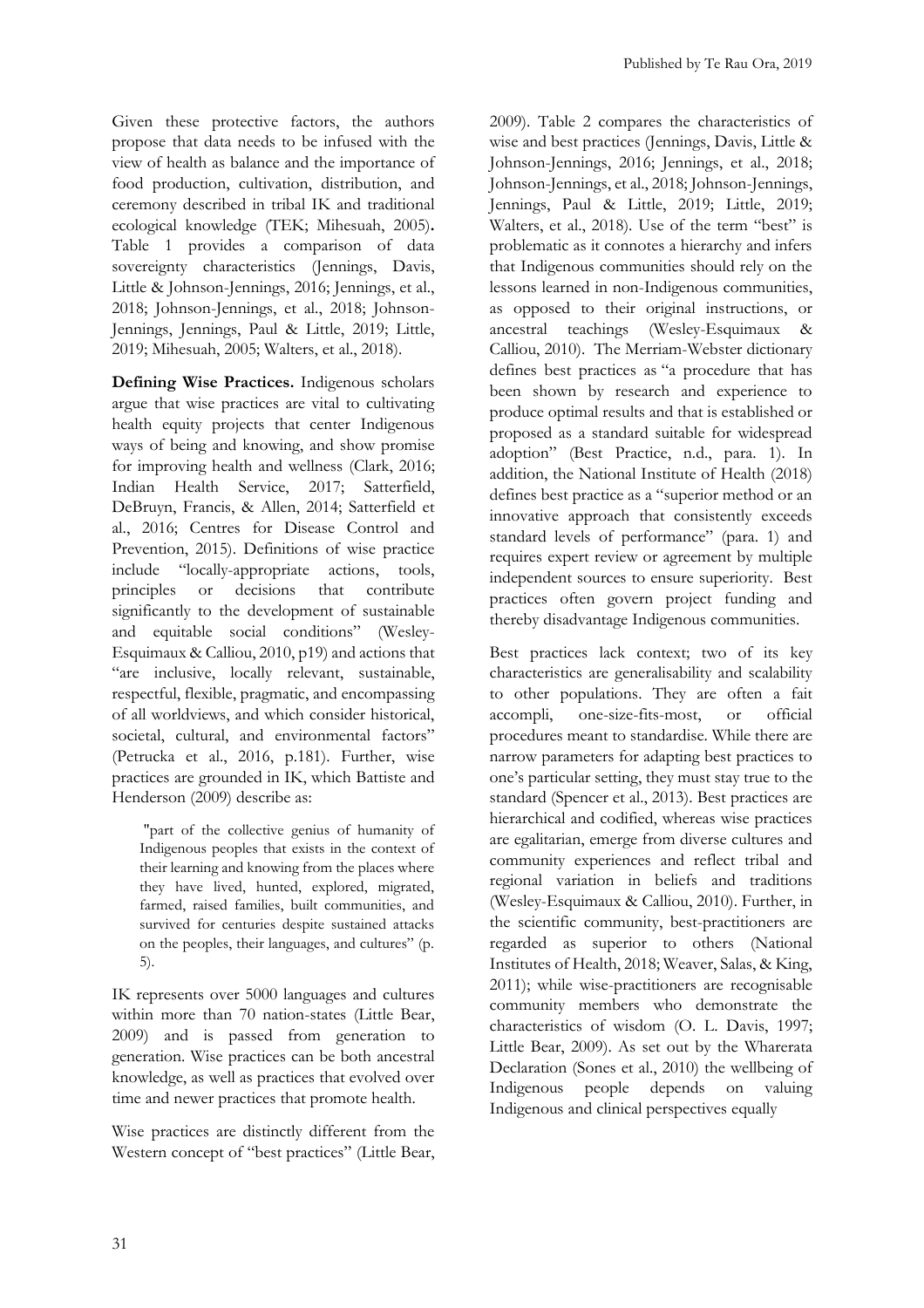| <b>Wise Practices</b>                                     | <b>Best Practices</b>                               |
|-----------------------------------------------------------|-----------------------------------------------------|
| Indigenous knowledge                                      | Western Eurocentric knowledge                       |
| Contribute to sustainable and equitable social            | Commercial or professional procedures accepted      |
| conditions                                                | as most effective                                   |
| Respects and protects IK and TEK                          | and protects laboratory<br>Respects<br>science;     |
|                                                           | randomised controlled trials are the gold standard  |
| Highly contextual; considers historical, societal,        | Restricted context; objective and reproducible      |
| cultural, and environmental factors and their             |                                                     |
| relationships                                             |                                                     |
| Locally pertinent actions, tools, principles<br><b>Or</b> | Generalisable and scalable; an official standard    |
| decisions (IK, TEK based)                                 | suitable for widespread adoption                    |
| Egalitarian                                               | Hierarchical and codified                           |
| Heterogeneous                                             | Hegemonic                                           |
| Humble and pragmatic; grounded in<br>lived                | Superior approach and results as established by     |
| experience                                                | research and expertise                              |
| Inclusive; any community member can contribute            | Exclusive; requires expert review or agreement by   |
| to the development of wise practices even children        | multiple independent sources to ensure superiority  |
| Flexible                                                  | Narrow parameters restrict adaptation               |
| Dynamic and sustainable over time                         | Static                                              |
| Practitioners:<br>community<br>members<br>who             | Practitioners: viewed as producing superior results |
| demonstrate wisdom                                        |                                                     |

*Table 2. Comparison of wise and best practice characteristics*

(Echo-Hawk, 2011) including perspectives about digital data. The Repository reflects the highly contextual, idiosyncratic diversity of tribal and Indigenous community cultures by providing access to data and resources (O. L. Davis, 1997).

**Use of Power: The Politics of Indigenous Data Sovereignty.** Wise practices serve as a fundamental principle for creating, governing, and sustaining IDS. In order to balance Indigenous and clinical perspectives, Indigenous communities require access to their food wisdom, IK, and TEK and culturally appropriate ways to safely share this information. In doing so, the notion that Western establishment has a monopoly on what does and does not count as knowledge can be countered. Through establishing a shared online data Repository, Indigenous communities can increase their voices, access to knowledge, and thrivance (Vizenor, 2008) while holding fast to Indigenous ideals within the reality of Western institutions (i.e., healthcare) and settler colonialism. Further, this platform needs to be dynamic and flexible, making room for future growth and serve as an ongoing act of self-determination.

There are many interlocking forces that affect IDS, including self-determination, wise practice, group rights, settler colonialism, and decolonising methodologies, among others. Likewise, there are various approaches for addressing these forces to protect the rights and aspirations related to Indigenous data. We argue that this includes the principle of Indigenous people being the rightful custodians of Indigenous data regardless of possession or ownership by none-Indigenous entities (Walter, 2016).

#### **A Proposed Digital Food Wisdom Repository**

In keeping with the principles of IDS, the authors at the Research for Indigenous Community Health (RICH) Center and the Shakopee Mdewakanton Sioux Community (SMSC) recognised that the underlying causes of dietrelated illness for Indigenous people are not well understood. While health information is available, it is currently dispersed, disconnected, and, or difficult to access. Thus, the principal investigator Dr. Johnson-Jennings (Choctaw Nation Tribal Member), clinical health psychologist and RICH founding director; RICH Community Outreach director, Dr. Jennings (Sac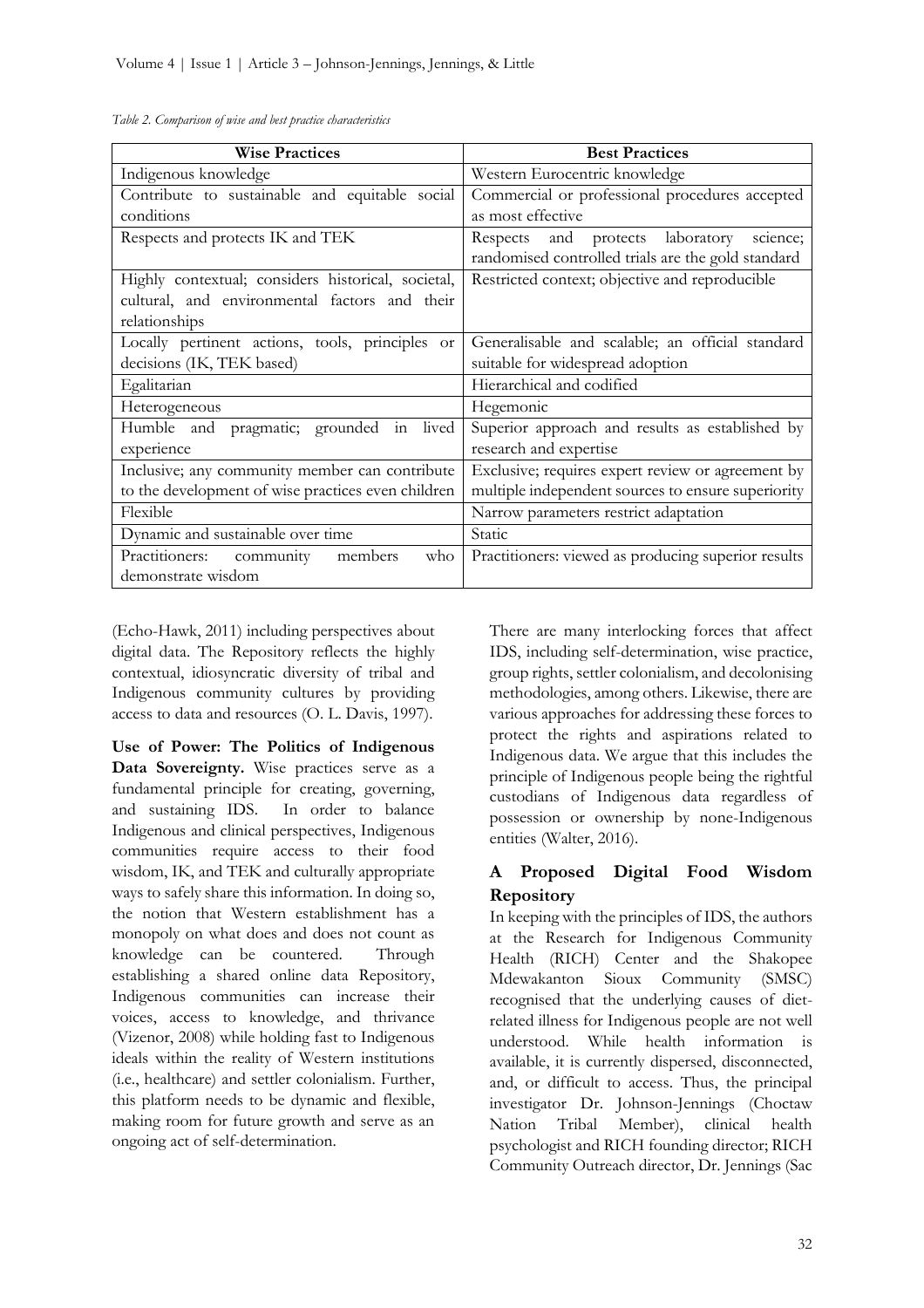& Fox, Quapaw Nation Tribal Member); and coinvestigator and RICH leadership Dr. Little (ally); partnered with SMSC to improve access to IK and practices for people and communities working to improve Native nutrition and related imbalances.

The project was actively guided by the wisdom of an external advisory council and previously established key community partners. The external advisory council consisted of Indigenous, or allied, health professionals (e.g., physicians, social worker, health educator, nutritionists, academic leaders, and Indigenous community leaders). Drs. Johnson-Jennings and Jennings engaged with several tribal communities in the U.S. mainland, as well as Hawaii, Alaska, Canada, and New Zealand at community meetings, health conferences, and workshops. Informal community feedback and guidance was provided by approximately 34 Indigenous food related directors, healthcare leaders, and tribal community members working with traditional food revitalisation and obesity. A variety of approaches were used to assess the need for the Repository; the types of information needed to support Indigenous aspirations for authentic food practices as well as preferred modes of access to information and its potential uses. Wise practices and decolonising methodologies guided collection and contextualisation of food wisdom practices. The external advisory council and community members actively guided the organisation of Repository content and search terms. The organising themes included literature focused on wise practices including the following: Indigenous food knowledges (i.e., food as medicines, food as nutrition, food relationships, food stories), grassroots efforts at food reclamation (i.e., successful community programs, traditional food revitalisation, ancestral instructions around foods and agriculture, and community-led health interventions), clinical research on food and nutrition, academic literature (i.e., historical food documents, trade routes, agriculture, and nutrition research), and grey literature (i.e., community newsletters, programs, and other online resources highlighting wise practices and successes).

Community feedback was sought at RICH related events and gatherings. Elders, community

leaders, program directors, nutrition educators, community gardeners, chefs, youth, food sovereignty activists, food systems change advocates, health professionals, and researchers shared their stories and contributed to the design. Community discussions also revealed a need for pertinent, organised peer-reviewed resources, and a directory of Indigenous consultants to support funding efforts and program development. In addition, a need was discussed to survey people working in the fields of Indigenous food, nutrition, or health and wellness. Potential survey participants served a variety of constituencies including tribal governments, community-based reservation or rural projects or organisations, regional or national non-profit organisations, and non-tribal colleges or universities. Community members suggested that digital resources would provide the advantage of access to resources outside their local areas. In addition, they stated a need for communities to play an active part in further development and then testing the Repository prototype to ensure the suitability of the user interfaces.

**Indigenous Data Sovereignty for the Repository.** In proposing the Repository the authors took into account group rights that predominate in Indigenous societies in contrast to the supremacy of individual rights in Western societies. Group rights are those possessed by a group, as a group, rather than by separate members of a group (Steinman, 2012). Therefore, as groups, Indigenous and tribal communities collectively hold rights to custodianship of data they collect and data gathered about them that is possessed by non-Indigenous entities. In addition, the knowledge that is shared through the Repository will meet cultural protocols set out by Indigenous and tribal communities. Otherwise, in the hands of non-Indigenous storytellers, data will continue to be used to "reproduce" the single story of deficit discourse.

**Decolonising the Repository.** Decolonising methodologies were also a central consideration in envisioning and developing the proposed Repository. Broadly, decolonisation is a process of Indigenous people understanding the history of their colonisation, and reviving ancestral knowledge and culture with an eye to the future (Smith, 1999). As Lyons (2000) indicates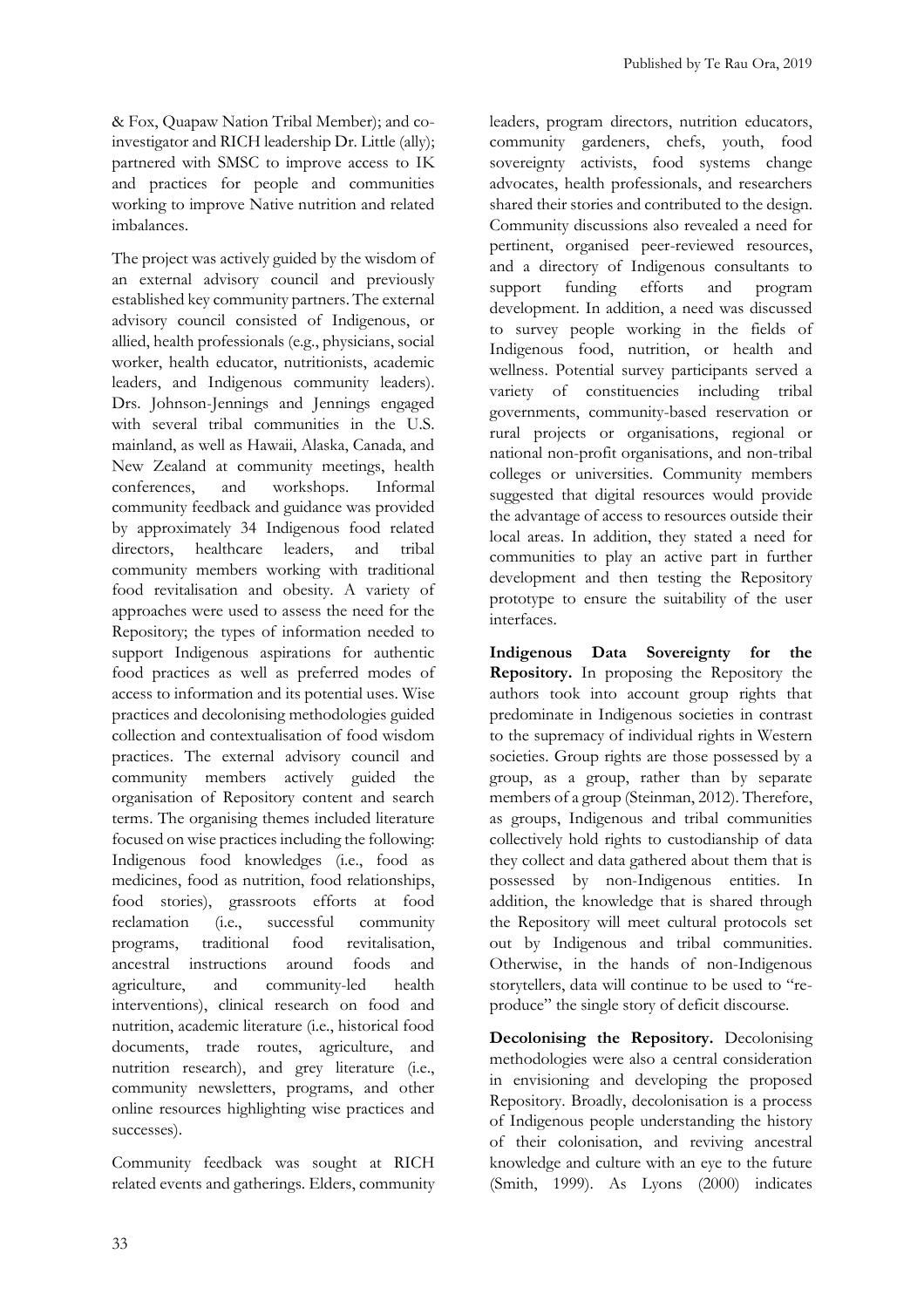decolonisation is not an effort to revive the past but to revive Indigenous possibilities. By centering Indigenous food wisdom practices, the Repository provides a space where Indigenous approaches are brought out from the margins, critically question and contradict the notion that the dominant culture has a monopoly on knowledge and ways of knowing and bring about healing and transformation (Kovach, 2009).

# **Conclusion**

The authors developed the Repository design after studying community feedback, reviewing the literature, and consulting with the advisory council. The Food Wisdom Repository design provides a digital space where people working on Indigenous food and nutrition initiatives can share meaningful data, resources, and information. It exercises the power of data sovereignty through centering and privileging an Indigenous worldview, a diversity of IK and ways of knowing, and wise practices; it also emphasises the voices of Indigenous community members and Indigenous researchers. The Repository has the potential to deconstruct a single colonial story of Indigenous food, nutrition, health, and wellness. It can serve as the foundation of multiple strengths-based stories of resistance and thrivance that can both recollect and reclaim ways of health and wellness and build the capacity for more successes, and innovations in Indigenous communities.

# **References**

Achebe, C. (2001). *Home and exile*. New York, NY: Penguin.

Adichie, C. N. (2009, July). *The danger of a single story* [Video file]. Retrieved from [https://www.ted.com/talks/chimamanda\\_adich](https://www.ted.com/talks/chimamanda_adichie_the_danger_of_a_single_story?utm_campaign=tedspread%20&utm_medium=referral&utm_source=tedcomshare) [ie\\_the\\_danger\\_of\\_a\\_single\\_story?utm\\_campaign](https://www.ted.com/talks/chimamanda_adichie_the_danger_of_a_single_story?utm_campaign=tedspread%20&utm_medium=referral&utm_source=tedcomshare) [=tedspread%20&utm\\_medium=referral&utm\\_s](https://www.ted.com/talks/chimamanda_adichie_the_danger_of_a_single_story?utm_campaign=tedspread%20&utm_medium=referral&utm_source=tedcomshare) [ource=tedcomshare](https://www.ted.com/talks/chimamanda_adichie_the_danger_of_a_single_story?utm_campaign=tedspread%20&utm_medium=referral&utm_source=tedcomshare)

Bacon, F. (1597). *Meditationes Sacrae* [Kindle version]. Retrieved from Amazon.com

Battiste, M., & Henderson, J. Y. (2009). Naturalizing Indigenous knowledge in Eurocentric education. *Canadian Journal of Native Education*, *32*(1), 5–18.

Best Practice. (n.d.). In *Merriam-Webster online dictionary*. Retrieved from [https://www.merriamwebster.com/dictionary/](https://www.merriam-webster.com/dictionary/best%20practice) [best%20practice](https://www.merriam-webster.com/dictionary/best%20practice)

Carpenter, J. (2013). Thomas Jefferson and the ideology of democratic schooling. *Democracy and Education*, *21*(2), 1-11. Retrieved from [http://democracyeducationjournal.org/home/v](http://democracyeducationjournal.org/home/vol21/iss2/5) [ol21/iss2/5](http://democracyeducationjournal.org/home/vol21/iss2/5)

Centres for Disease Control and Prevention. (2015). *Traditional foods in Native America - Part IV: A compendium of stories from the Indigenous food sovereignty movement in American Indian and Alaska Native communities*. Retrieved from [https://www.cdc.gov/diabetes/ndwp/pdf/Part](https://www.cdc.gov/diabetes/ndwp/pdf/Part_IV_Traditional_Foods_in_Native_America.pdf) [\\_IV\\_Traditional\\_Foods\\_in\\_Native\\_America.pdf](https://www.cdc.gov/diabetes/ndwp/pdf/Part_IV_Traditional_Foods_in_Native_America.pdf)

Chandler, M. J., & Lalonde, C. (1998). Cultural continuity as a hedge against suicide in Canada's First Nations. *Transcultural Psychiatry*, *32*(2), 191– 219.

<http://doi.org/10.1177/136346159803500202>

Child, B. (2000). *Boarding school seasons: American Indian families, 1900-1940*. Lincoln, NE: University of Nebraska Press.

Clark, N. (2016). Shock and awe: Trauma as the new colonial frontier. *Humanities*, *5*(14), 1–16. <http://doi.org/10.3390/h5010014>

Cross, T. L. (1998). Understanding family resiliency from a relational worldview. In H. I. McCubbin, E.A. Thompson, A.I. Thompson, & J.E. Fromer (Eds.), *Resiliency in Native American and immigrant families* (pp. 143– 158). Thousand Oaks, CA: SAGE Publications.

Cunningham, J. K., Solomon, T. A., & Muramoto, M. L. (2016). Alcohol use among Native Americans compared to whites: Examining the veracity of the 'Native American elevated alcohol consumption' belief. *Drug and Alcohol Dependence*, *160*, 65–75. [http://doi.org/10.1016/j.drugalcdep.2015.12.01](http://doi.org/10.1016/j.drugalcdep.2015.12.015) [5](http://doi.org/10.1016/j.drugalcdep.2015.12.015) 

Davis, O. L. (1997). Beyond "best practices" toward wise practices. *Journal of Curriculum and Supervision*, *13*(1), 92–113. Retrieved from [http://www.ascd.org/publications/jcs/fall1997](http://www.ascd.org/publications/jcs/fall1997/Beyond-) /Beyond-"Best-Practices"[-TowardWise-](http://www.ascd.org/publications/jcs/fall1997/Beyond-)[Practices.aspx](http://www.ascd.org/publications/jcs/fall1997/Beyond-)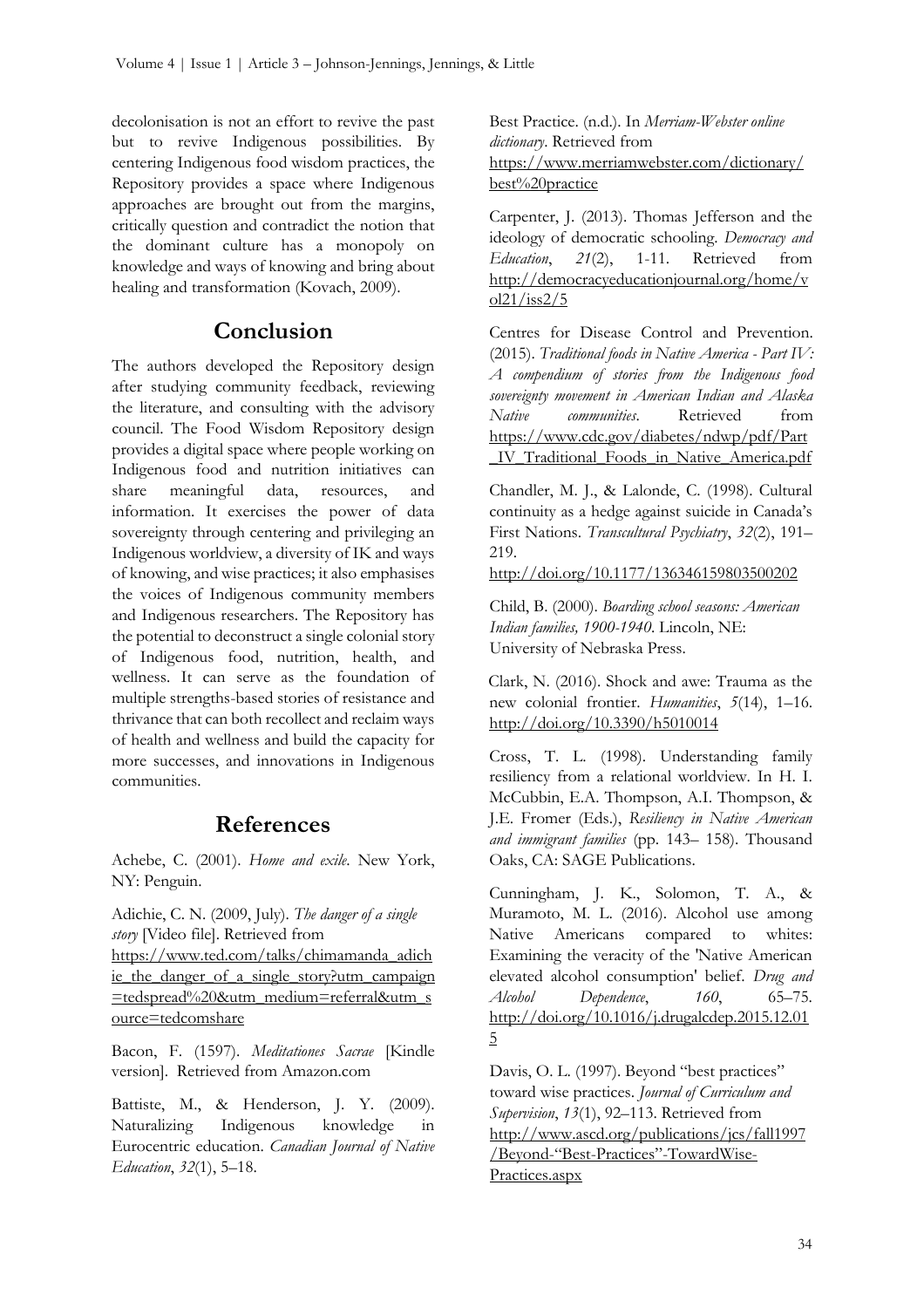Davis, M. (2016). Data and the United Nations Declaration on the Rights of Indigenous Peoples. In T. Kukutai & J. Taylor (Eds.), *Indigenous data sovereignty: Toward an agenda* (pp. 25–38). Retrieved from<http://www.jstor.org/stable/j.ctt1q1crgf.9>

Duran, E., Duran, B., Brave Heart, M. Y. H.,, & Yellow Horse-Davis, S. (1998). Healing the American Indian Soul Wound. In Y. Danieli (Ed.), *International handbook of multigenerational legacies of trauma* (pp. 341-354). New York, NY: Plenum Press.

Eastman, C.A. (1918). *Indian heroes and great chieftains*. Retrieved from [https://catalog.hathitrust.org/Record/10057622](https://catalog.hathitrust.org/Record/100576222) [2](https://catalog.hathitrust.org/Record/100576222) 

Echo-Hawk, H. (2011). Indigenous communities and evidence building. *Journal of Psychoactive Drugs*, *43*(4), 269– 275.

<https://doi.org/10.1080/02791072.2011.628920>

Ellis, J. (1997). *American sphinx: The Character of Thomas Jefferson*. New York, NY: Alfred A. Knopf. Indian Health Service. (2017). *Indian health disparities fact sheet*. Retrieved from [https://www.ihs.gov](https://www.ihs.gov/)

insideBIGDATA. (2017). *The Exponential Growth of Data*. Retrieved from [https://insidebigdata.com/2017/02/16/the](https://insidebigdata.com/2017/02/16/the-exponential-growth-of-data/)[exponential-growth-of-data/](https://insidebigdata.com/2017/02/16/the-exponential-growth-of-data/) 

Jefferson, T. (1803). *"Confidential" Message to Congress, January 18, 1803*. Retrieved from [https://www.loc.gov/exhibits/lewisandclark/le](https://www.loc.gov/exhibits/lewisandclark/lewis-landc.html#56) [wis-landc.html#56](https://www.loc.gov/exhibits/lewisandclark/lewis-landc.html#56) 

Jefferson, T. (1950). To John Trumbull, February 15, 1789. In J. P. Boyd (Ed.), *The papers of Thomas Jefferson, Volume 14: October 1788 to March 1789* (pp.561). Princeton, NJ: Princeton University Press.

Jennings, D., Davis, J., Little, M. M., & Johnson-Jennings, M. (2016, October). *FoodMedicine: A model for selfdetermined Indigenous community health*. Poster session presented at He Huliau International Indigenous Health Symposium, Honolulu, HI.

Jennings, D., Little, M., & Johnson-Jennings, M. (2018). Developing a tribal health sovereignty

model for obesity prevention. *Progress in Community Health Partnerships*, *12*(3), 353–362. <https://doi.org/10.1353/cpr.2018.0059>

Johnson-Jennings, M., Walters, K., & Little, M. (2017). And [they] even followed her into the hospital: Primary care providers' attitudes toward referral for traditional healing practices and integrating care for Indigenous patients. *Journal of Transcultural Nursing*, *29*(4), 147-158. <https://doi.org/10.1177/1043659617731817>

Johnson-Jennings, M., Jennings, D., Davis, J., Dorman, D., Little, M., & Paul, K. (2018, October). *Cultivating Indigenous community health: A Food Wisdom Repository.* Poster session presentation at the Third Annual Conference on Native American Nutrition, Prior Lake, MN.

Johnson-Jennings, M., Jennings, D., Paul, K., & Little, M. (2019). *An Indigenous Food Wisdom Repository: Needs and uses for digital Indigenous food knowledge and practices.* Manuscript submitted for publication.

Kovach, M. (2009). *Indigenous methodologies: Characteristics, conversations and contexts*. Toronto, Canada: University of Toronto Press.

Kukutai, T., & Taylor, J. (2016). *Data sovereignty for Indigenous peoples: Current practice and future needs*. In T. Kukutai & J. Taylor (Eds.). *Indigenous Data Sovereignty* (pp.1- 22). Retrieved from <http://www.jstor.org/stable/j.ctt1q1crgf.8>

Kukutai, T., & Walter, M. (2015). Recognition and indigenizing official statistics: Reflections from Aotearoa New Zealand and Australia. *Statistical Journal of the IAOS*, *31*(2), 317–326. <https://doi.org/10.3233/sji-150896>

Little, M. (2019, June). *Whole-group caring: Wise Practices for Indigenous health.* Paper presented at the American Holistic Nurses Association Conference, Tulsa, OK.

Little Bear, L. (2009). *Naturalizing Indigenous knowledge, synthesis paper*. Retrieved from [https://www.afn.ca/uploads/files/education/2](https://www.afn.ca/uploads/files/education/21._2009_july_cclalkc_leroy_littlebear_naturalizing_indigenous_knowledge-report.pdf) 1. 2009 july cclalkc leroy littlebear naturalizin [g\\_indigenous\\_knowledge-report.pdf](https://www.afn.ca/uploads/files/education/21._2009_july_cclalkc_leroy_littlebear_naturalizing_indigenous_knowledge-report.pdf) 

Long Soldier, L. (2017). *Whereas*. Minneapolis, MN: Graywolf Press.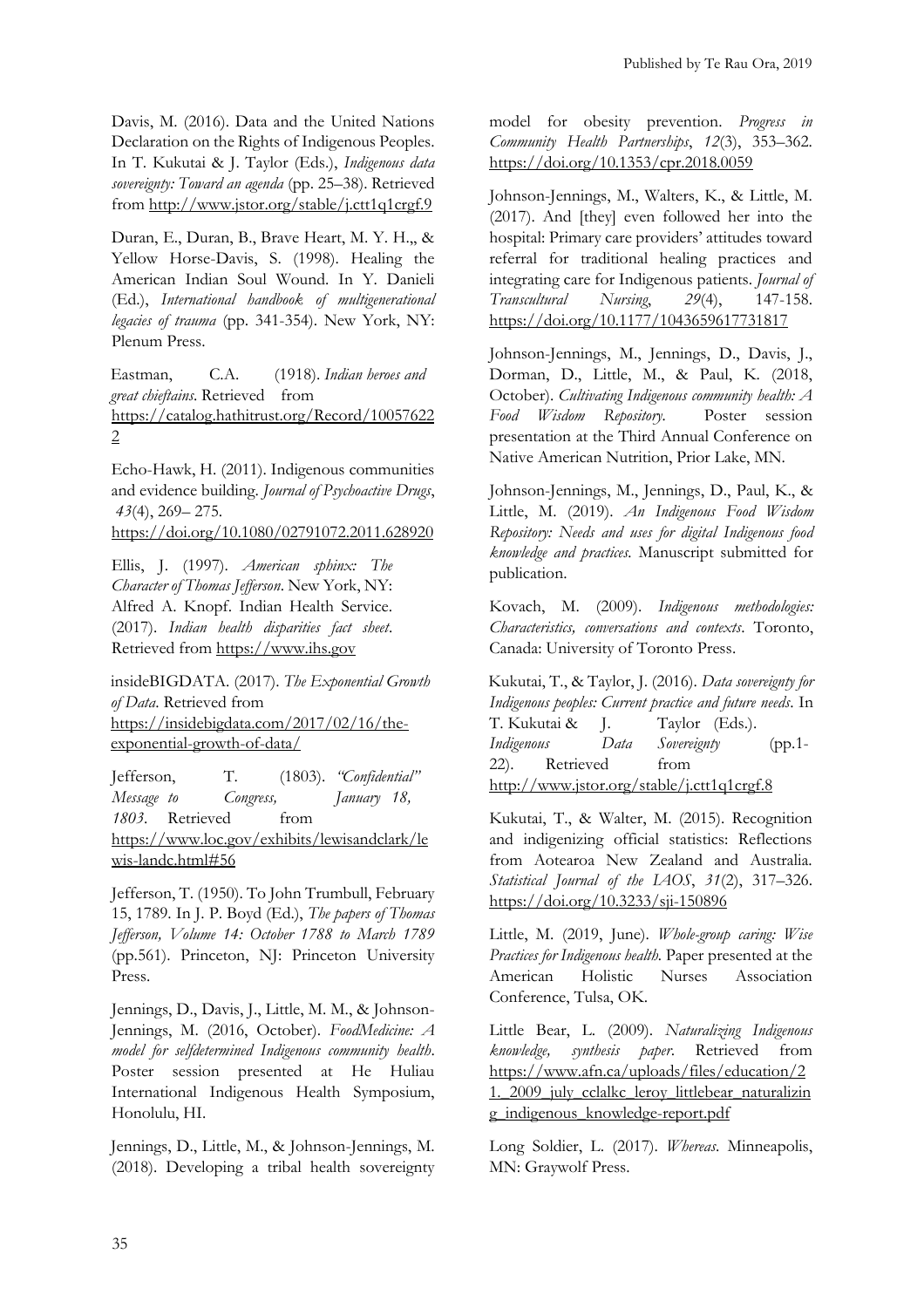Lyons, S. R. (2000). Rhetorical sovereignty: What do American Indians want from writing? *College Composition and Communication*, *51*(3), 447– 468. <https://doi.org/10.2307/358744>

Mihesuah, D. A. (2005). *Recovering our ancestors' gardens: Indigenous recipes and guide to diet and fitness*. Lincoln, NE: University of Nebraska Press.

Milburn, M. P. (2004). Indigenous nutrition: Using traditional food knowledge to solve contemporary health problems. *The American Indian Quarterly*, *28*(3), 411–434. <https://doi.org/10.1353/aiq.2004.0104>

Moreton-Robinson, A. (2011). Virtuous racial states: The possessive logic of patriarchal white sovereignty and the United Nations Declaration on the Rights of Indigenous Peoples. *Griffith Law Review*, *20*(13), 641–658. <https://doi.org/10.1080/1038441.2011.1085714>

National Congress of American Indians. (n.d.). *Data disaggregation: The Asterisk Nation.* Retrieved from [http://www.ncai.org/policy-research](http://www.ncai.org/policy-research-center/research-data/data)[center/research-data/data](http://www.ncai.org/policy-research-center/research-data/data) 

National Institutes of Health. (2018). Best practices. Retrieved from [https://www.ors.od.nih.gov/OD/OQM/bench](https://www.ors.od.nih.gov/OD/OQM/benchmarking/bestpractice/Pages/best_practices.aspx) [marking/bestpractice/Pages/best\\_practices.aspx](https://www.ors.od.nih.gov/OD/OQM/benchmarking/bestpractice/Pages/best_practices.aspx) 

Oster, R. T., Grier, A., Lightning, R., Mayan, M. J., & Toth, E. L. (2014). Cultural continuity, traditional

Indigenous language, and diabetes in Alberta First Nations: A mixed methods study. *International Journal for Equity in Health*, *13*, 1-12. <https://doi.org/10.1186/s12939-014-0092-4>

Petrucka, P. M., Bickford, D., Bassendowski, S., Goodwill, W., Wajunta, C., Yuzicappi, B., … Rauliuk, M. (2016). Positive leadership, legacy, lifestyles, attitudes, and activities for Aboriginal youth: A wise practices approach for positive Aboriginal youth futures. *International Journal of Indigenous Health*, *11*(1), 177-197. <https://doi.org/10.18357/ijih111201616017>

Pool, I. (2016). Colonialism's and postcolonialism's fellow traveller: The collection, use and misuse of data on indigenous people. In T. Kukutai & J. Taylor (Eds.), *Indigenous data sovereignty: Toward an agenda* (pp. 57– 76).

Retrieved from <https://www.jstor.org/stable/j.ctt1q1crgf.11>

Rainie, S. C., Schultz, J. L., Briggs, E., Riggs, P., & Palmanteer-Holder, N. L. (2017). Data as a strategic resource: Self-determination, governance, and the data challenge for Indigenous nations in the United States. *The International Indigenous Policy Journal*, *8*(2). 1-29. <https://doi.org/10.18584/iipj.2017.8.2.1>

Rodrígez García, J. M. (2001). *Scientia potestas est – knowledge is power: Francis Bacon to Michel Foucault*. *Neohelicon, 28*(1), 109-121. <https://doi.org/10.1023/A:1011901104984>

Indian Health Service. (2017). *Indian health disparities fact sheet*. Retrieved from [https://www.ihs.gov/newsroom/factsheets/dis](https://www.ihs.gov/newsroom/factsheets/disparities/)

[parities/](https://www.ihs.gov/newsroom/factsheets/disparities/) 

Institute of Medicine. (2013). *Leveraging culture to address health inequalities: Examples from Native communities: Workshop Summary*. Retrieved from [https://www.ncbi.nlm.nih.gov/books/NBK201](https://www.ncbi.nlm.nih.gov/books/NBK201287/) [287/](https://www.ncbi.nlm.nih.gov/books/NBK201287/) 

Roy, B. (2006). Diabetes and identity: Changes in the food habits of the Innu: A critical look at health professionals' interventions regarding diet. In M. L. Ferriera & G. C. Lang (Eds.), *Indigenous peoples and diabetes: Community empowerment and wellness* (pp. 167–186). Durham, NC: Carolina Academic Press.

Satterfield, D., DeBruyn, L., Francis, C., & Allen, A. (2014). A stream is always giving life: Communities reclaim native science and traditional ways to prevent diabetes and promote health. *American Indian Culture and Research Journal*, *38*(1), 157–190.

[https://doi.org/10.17953/aicr.38.1.hp31804025](https://doi.org/10.17953/aicr.38.1.hp318040258r7272) [8r7272](https://doi.org/10.17953/aicr.38.1.hp318040258r7272) 

Satterfield, D., DeBruyn, L., Santos, M., Alonso, L., & Frank, M. (2016). Health promotion and diabetes prevention in American Indian and Alaska Native communities - Traditional foods project, 2008-2014. *Morbidity and Mortality Weekly Report, 65*(Suppl. 1), 4-10.

<http://dx.doi.org/10.15585/mmwr.su6501a3>

Satterfield, D., Shield, J. E., Buckley, J., & Alive, S.T. (2007). So that the people may live (Hecel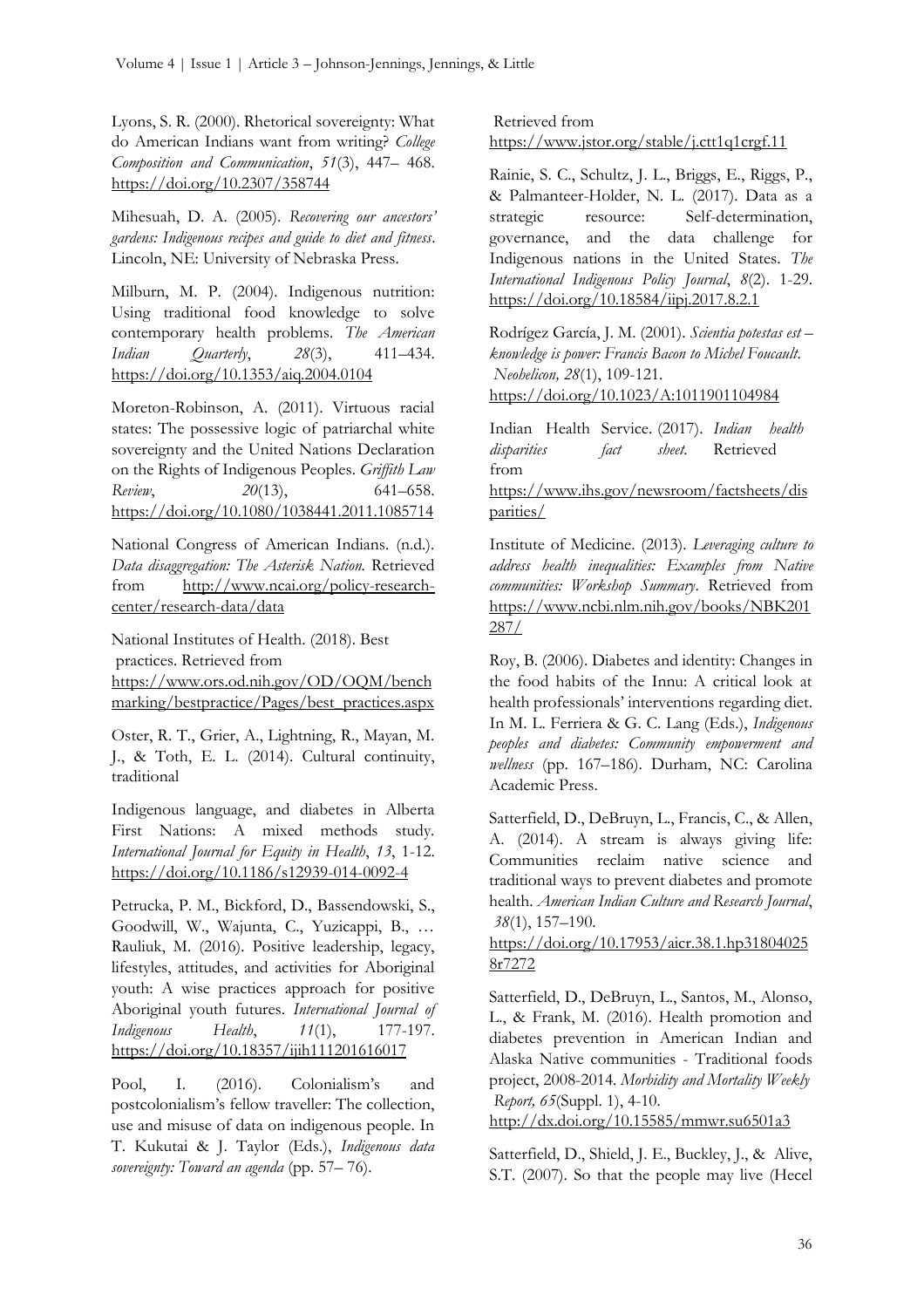lena oyate ki nipi kte): Lakota and Dakota elder women as reservoirs of life and keepers of knowledge about health protection and diabetes. *Journal of Health Disparities Research and Practice*, *1*(2), 1–28. Retrieved from [http://digitalscholarship.unlv.edu/jhdrp/vol1/i](http://digitalscholarship.unlv.edu/jhdrp/vol1/iss2/2/)  $ss2/2/$ 

Satterfield, D. W., Volansky, M., Caspersen, C. J., Engelgau, M. M., Bowman, B. A., Gregg, E. W., … Vinicor, F. (2003). Community-based lifestyle interventions to prevent type 2 diabetes. *Diabetes Care*, *26*(9), 2643–2652. <https://doi.org/10.2337/diacare.26.9.2643>

Schultz, K., Walters, K. L., Beltran, R., Stroud, S., & Johnson-Jennings, M. (2016). "I'm stronger than I thought": Native women reconnecting to body, health, and place. *Health and Place*, *40*, 21– 28.

[https://doi.org/10.1016/J.healthplace.2016.05.0](https://doi.org/10.1016/J.healthplace.2016.05.001)  $01$ 

Slimming, P. A. T., Orellana, E. R., & Maynas, J. S. (2014). Structural determinants of Indigenous health: A

Photovoice study in the Peruvian Amazon. *AlterNative: An International Journal of Indigenous Peoples*, *10*(2), 123–133. <https://doi.org/10.1177/117718011401000203>

Smith, L. T. (1999). *Decolonizing Methodologies: Research and Indigenous Peoples*. New York, NY: Zed Books.

Sones, R., Hopkins, C., Manson, S., Watson, R., Durie, M., & Naquin, V. (2010). The Wharerata Declaration: The development of Indigenous leaders in mental health. *The International Journal of Leadership in Public Services*, *6*(1), 53–63. <https://doi.org/10.5042/ijlps.2010.0275>

Spencer, L. M., Schooley, M. W., Anderson, L. A., Kochtitzky, C. S., DeGroff, A. S., Devlin, H. M., & Mercer, S.L. (2013). Seeking best practices: A conceptual framework for planning and improving evidence-based practices. *Preventing Chronic Disease*, 10. <https://doi.org/10.5888/pcd10.130186>

Stanford University Center for the Study of Language and Information. (2016). *Stanford encyclopedia of philosophy*. Retrieved from <https://plato.stanford.edu/index.html>

Steinman, E. (2012). Settler colonial power and the American Indian sovereignty movement: Forms of domination, strategies of transformation. *American Journal of Sociology*, *117*(4), 1073–1130. <https://doi.org/10.1086/662708>

United States Indigenous Data Sovereignty Network. (n.d.). *About us*. Retrieved form <https://usindigenousdata.arizona.edu/about>[-us-](https://usindigenousdata.arizona.edu/about-us-0) $\overline{0}$  $\overline{0}$  $\overline{0}$ 

Veracini, L. (2010). *Settler Colonialism : A Theoretical Overview*. London, England: Palgrave Macmillan.

Vizenor, E. (2008). Aesthetics of survivance: Literary Theory and Practice. In E. Vizenor (Ed.), *Survivance: Narratives of Native presence*. Lincoln, NE: University of Nebraska Press.

Walter, M. (2016). Data politics and Indigenous representation in Australian statistics. In T. Kukutai & J. Taylor (Eds.), *Indigenous data sovereignty: Toward an agenda* (pp. 79–98). Retrieved from

<http://www.jstor.org/stable/j.ctt1q1crgf.12>

Walters, K. L., Johnson-Jennings, M., Stroud, S., Rasmus, S., Charles, B., John, S., … Boulafentis, J. (2018). Growing from our roots: Strategies for developing culturally grounded health promotion interventions in American Indian, Alaska Native, and Native Hawaiian communities. *Prevention Science*. [https://doi.org/10.1007/s11121-018-](https://doi.org/10.1007/s11121-018-0952-z) [0952-z](https://doi.org/10.1007/s11121-018-0952-z) 

Walters, K. L., Beltran, R., Evans-Campbell, T., & Simoni, J. M. (2011). Keeping our hearts from touching the ground: HIV/AIDS in American Indian and Alaska Native women. *Women's Health Issues*, 21(Suppl. 6), 261265. <https://doi.org/10.1016/j.whi.2011.08.005>

Walters, K. L., & Simoni, J. M. (2002). Reconceptualizing Native women's health: An "Indigenist" stress-coping Model. *American Journal of Public Health*, *92*(4), 520–524. <https://doi.org/10.2105/AJPH.92.4.520>

Warne, D., & Lajimodiere, D. (2015). American Indian health disparities: Psychosocial influences. *Social and Personality Psychology Compass*, *9*(10), 567– 579.<https://doi.org/10.1111/spc3.12198>